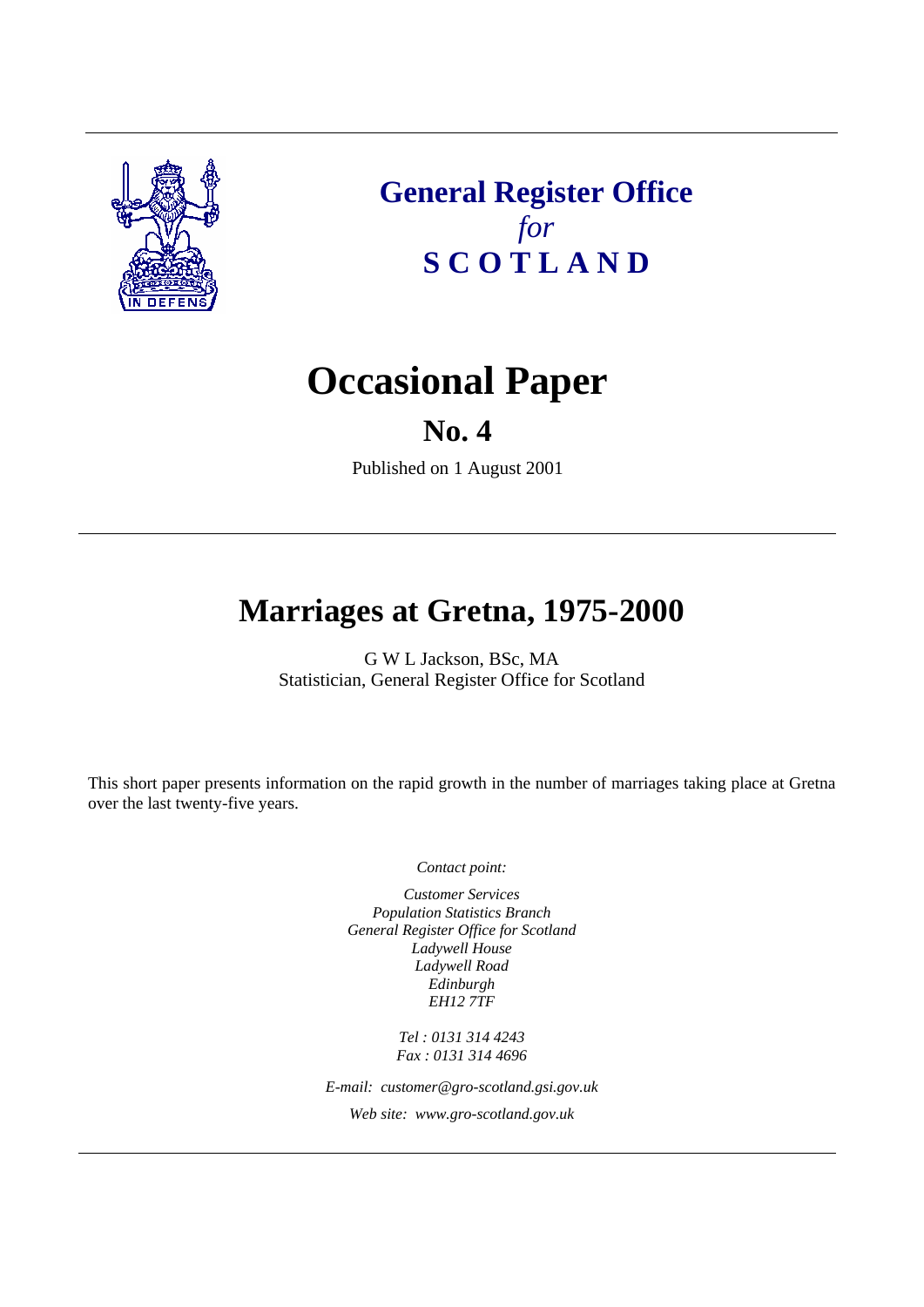## **MARRIAGES AT GRETNA, 1975-2000**

#### *Summary*

This short paper presents information on the rapid growth in the number of marriages taking place at Gretna over the last twenty-five years, from fewer than 100 each year in the mid-1970s to over 5,000 in 2000. It shows that while the majority of the couples come from England, as was the case between the mid-eighteenth and mid-nineteenth centuries during Gretna's original period of fame, they are now more likely to be older. Moreover, Gretna has become a popular marriage venue for a small but increasing number of couples from outside the United Kingdom. The paper also considers the striking rise in the number of religious marriages at Gretna during the 1990s and gives some information on the denominations involved.

#### *History*

Gretna's popularity as a marriage venue dates back to 1754 when Lord Hardwicke's Marriage Act decreed that parental consent was required if either party to a marriage in England and Wales was aged under 21. However, as this Act did not apply in Scotland, a large number of young couples travelled north to Scotland where a valid marriage could be contracted merely by a declaration before two witnesses. Gretna, being just a few miles over the border on the London to Edinburgh stagecoach route, became the most popular destination.

Any responsible person was able to conduct the marriage, but the local blacksmith often carried them out 'over the anvil'. A link with this historical practice has become very popular in recent years, with many ceremonies taking place, for example, at the Old Blacksmith's Shop.

The total number of marriages at Gretna at this time is not known, but over the following 100 years or so it was certainly several tens of thousands. The numbers dropped dramatically after 1857 when Scots Law prescribed certain conditions for 'irregular' marriages. Though such marriages were recognised until 1939, they were not included in the official marriage registers. The small numbers of marriages registered in Gretna between 1855, when civil registration was introduced, and 1975 are shown for selected years in **Figure 1**.



#### **Figure 1: Marriages registered at Gretna; 1855-1975**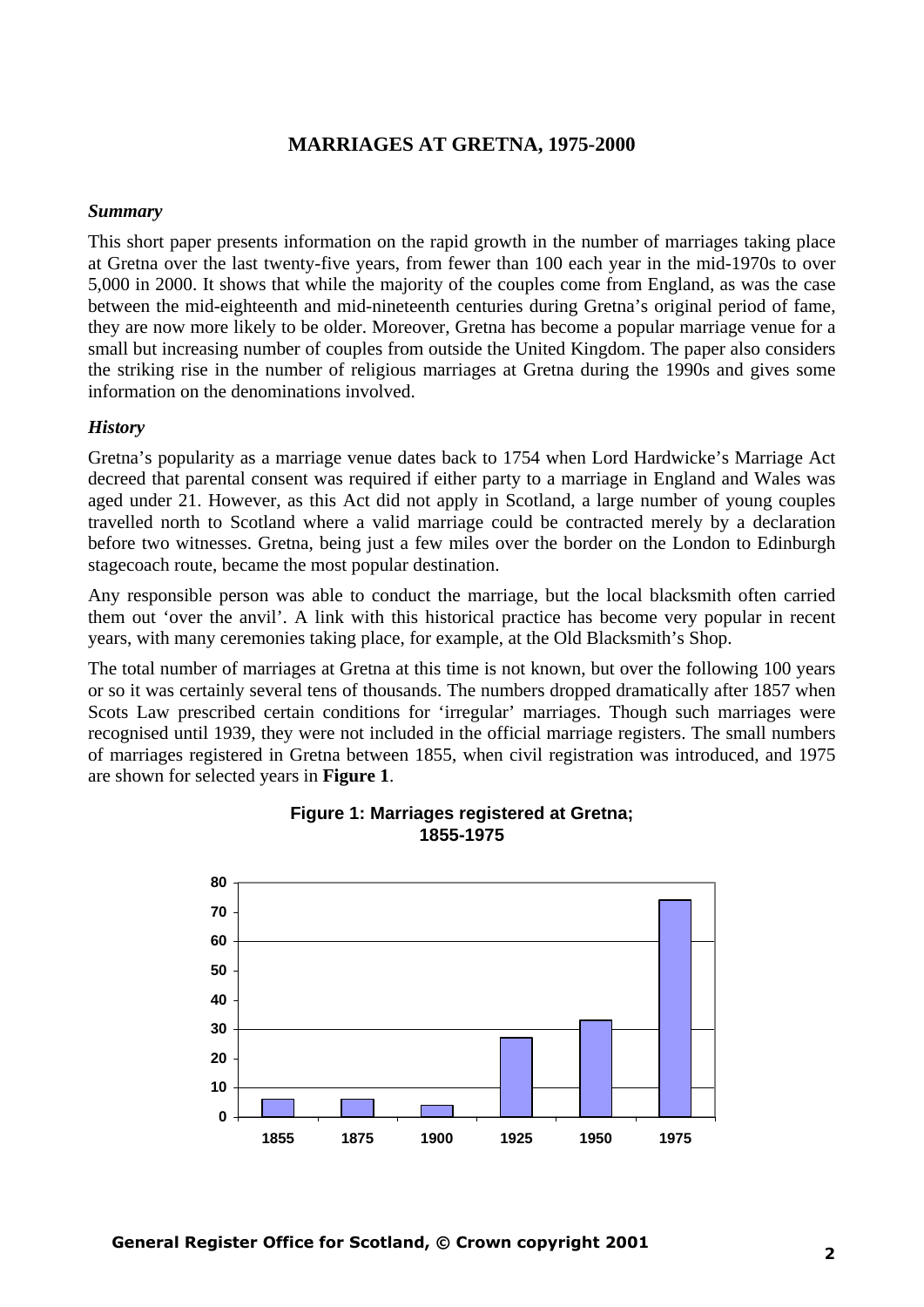#### *Trends 1975-2000*

**Table 1** and **Figure 2** show the rapid growth in the number of marriages registered at Gretna over the last twenty-five years. The late 1970s saw the annual numbers increase to over 200 and over the period 1983–85 there was a further increase to over 1,000 per year. During the 1990s the annual total surged from some 1,500 to over 5,000. The sharp increase in 1991–92 was associated with greatly improved facilities in the registration office. **Table 1** also shows that Gretna now accounts for more than one in six (17.4%) of all marriages in Scotland.



#### **Figure 2: Marriages registered at Gretna; 1975-2000**

#### *Civil and religious marriages*

Up to the early 1990s the overwhelming majority of marriages at Gretna were civil marriages conducted by the local registrars. **Figure 3** shows the transformation that has taken place since then, with the total number of marriages continuing to increase steadily but the number of civil marriages falling back. The number of religious marriages increased from 28 to 2,966 between 1992 and 2000 during which year they outnumbered the 2,312 civil marriages. **Table 2** shows the religious denominations of those conducting the ceremonies over this period.

Across Scotland as a whole, the proportion of marriages that were religious marriages has risen slightly in recent years from 53.5 percent in 1996 to 60.2 per cent in 2000. This change is partly, though not entirely, due to the large increase in religious marriages at Gretna.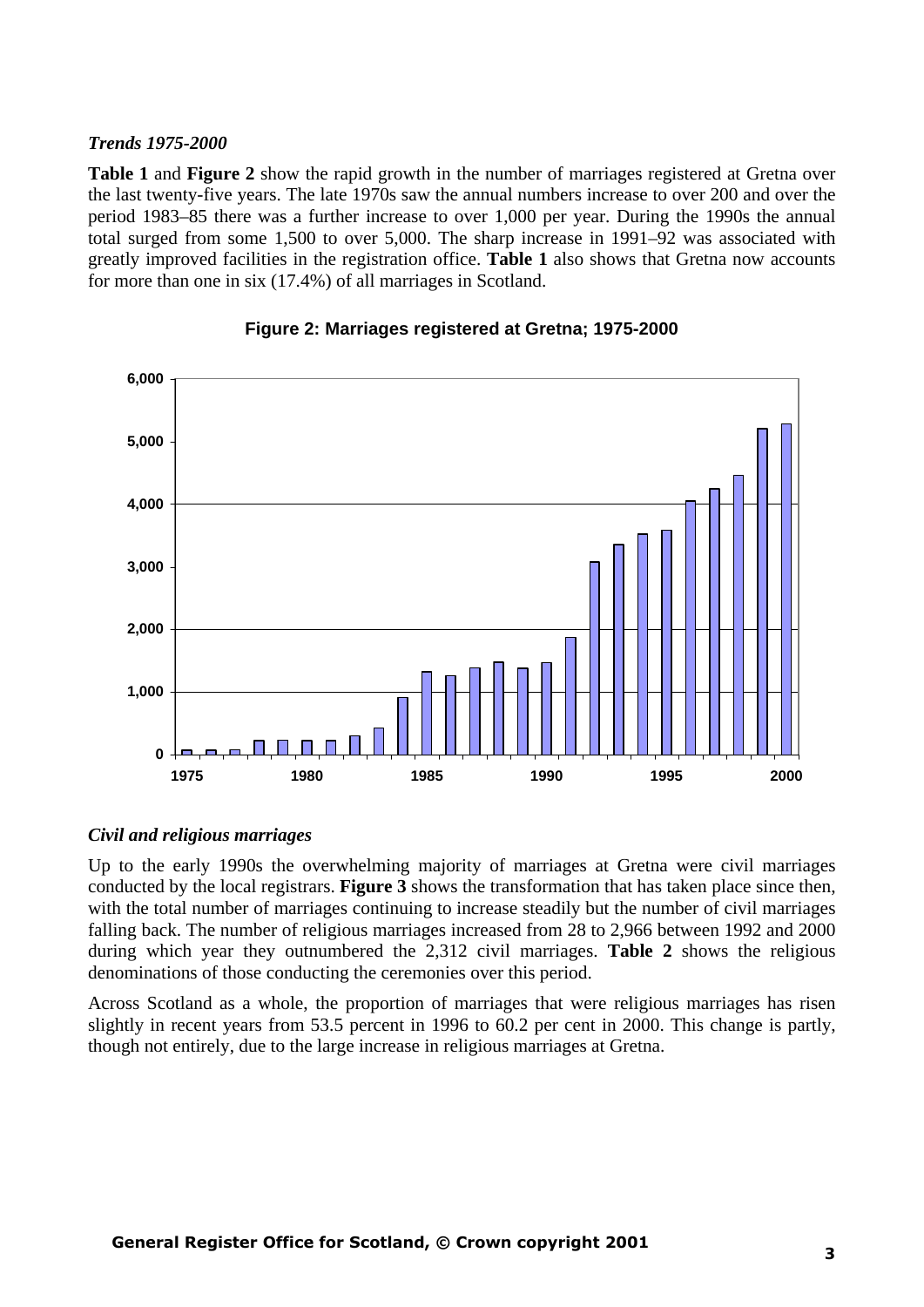Other than in exceptional circumstances, civil marriage ceremonies in Scotland must take place in registration offices. However marriages solemnised by a religious celebrant may take place at any location. It is believed that this is the main reason for the increase in religious marriages at Gretna where there is a desire to hold the ceremony at a 'traditional' location, such as the Old Blacksmith's Shop.



### **Figure 3: Civil and religious marriages at Gretna; 1992-2000**

In 1995 the law in England and Wales was changed to allow civil marriages to be solemnised in approved premises outwith registration offices. A similar change is planned for Scotland. The Scottish Executive White Paper *Civil Marriages Outwith Registration Offices* was published on 21 June 2001, this includes draft legislation to make this change. Subject to the outcome of consultation, this will be considered by the Scottish Parliament during 2001-02 session.

### *Time of year*

**Figure 4** presents a monthly breakdown of marriages throughout Scotland compared with those at Gretna during 2000. As can be seen, both have a distinct summer peak. In 2000, the most popular marriage date in Gretna was St Valentine's day,  $14<sup>th</sup>$  February; and  $29<sup>th</sup>$  February was the fifth most popular. For Scotland as a whole, neither date was particularly popular.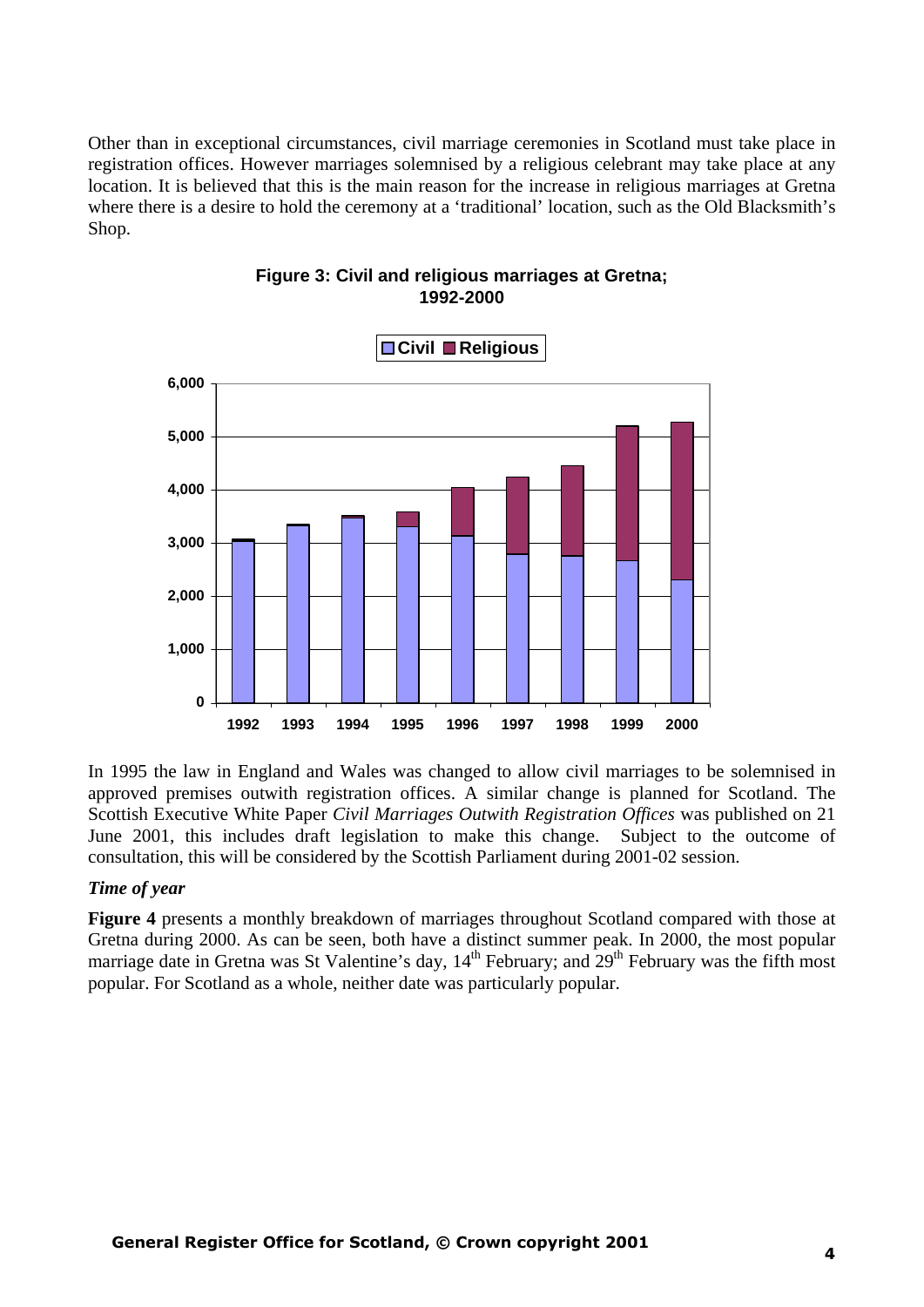

**Figure 4: Percentage distribution of marriages by month, Gretna and Scotland, 2000**

*Demographic characteristics of brides and grooms*

#### *- age*

Marriages at Gretna no longer conform to the  $18<sup>th</sup>$  and  $19<sup>th</sup>$  century pattern when at least one of the parties was usually aged under 21. In fact only 4.4 percent of Gretna marriages in 2000 involved someone aged under 21; and only 1.2 per cent involved someone aged under 18. The average ages of Gretna brides and grooms in 2000 were 33 and 36 respectively. Moreover, as can be seen from Figure 5, the Gretna averages have been higher than the Scottish figures for over twenty years.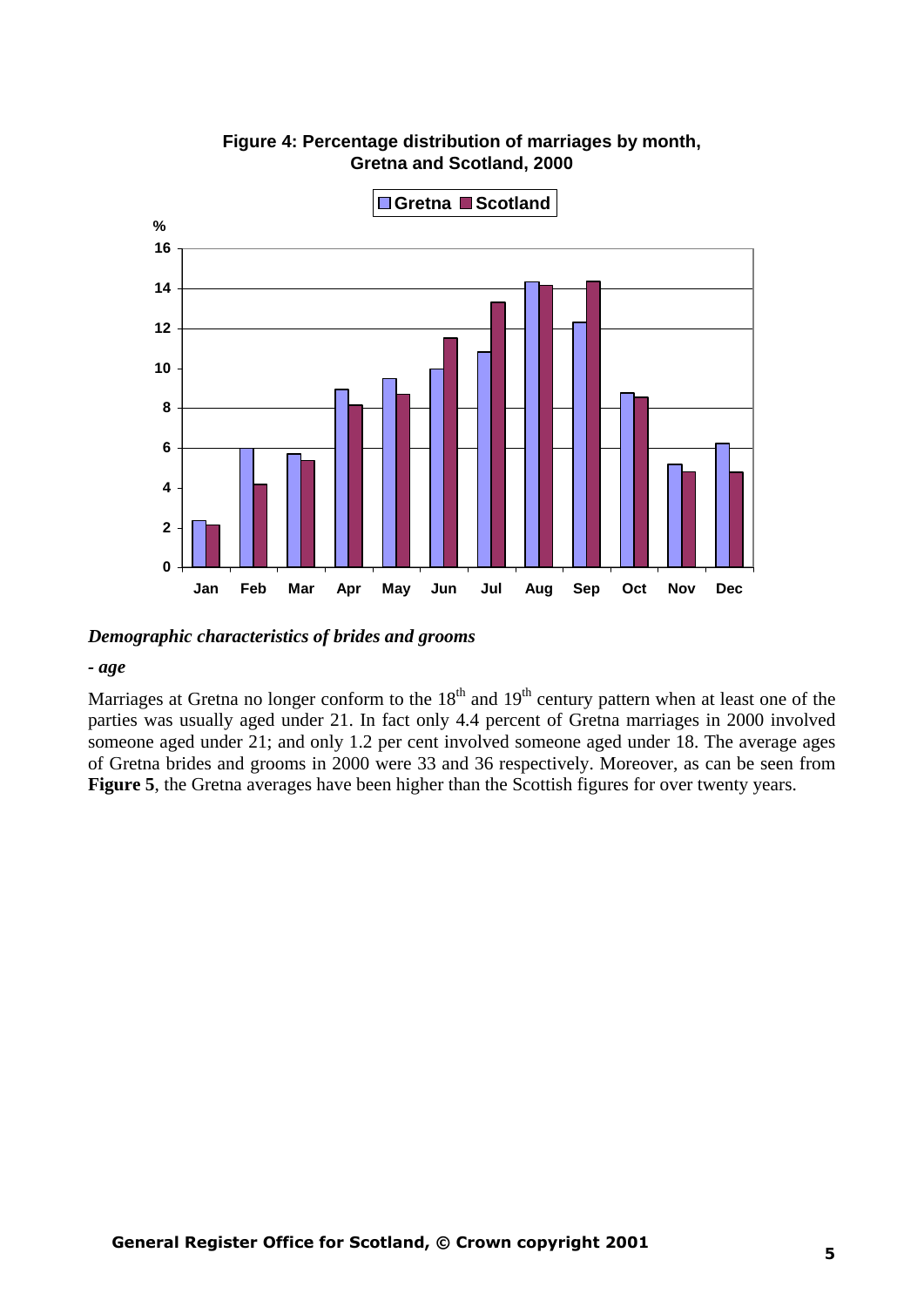

# **Figure 5: Average age of brides and grooms;**

#### *- marital status*

**Table 3** compares the marital status of brides and grooms at Gretna and throughout Scotland over the period 1975–2000. For Scotland, in 2000, 27 per cent of brides and 28 per cent of grooms were divorced, almost double the levels recorded in 1980. In 2000 in Gretna, 38 per cent of both brides and grooms were divorced compared with 33 per cent and 35 per cent respectively in 1980. Moreover, at least one of the parties was divorced in over half of all marriages at Gretna during this period.

#### *- country of residence*

Whilst the age and marital status characteristics of those getting married at Gretna is rather different to its earlier heyday, the country of residence of the participants is still dominated by England. **Table 4** gives further details for the 5,278 brides and grooms in 2000. Over 70 per cent of those getting married were resident in England and 14 per cent were resident in Scotland. Some 6 per cent of brides and 5 per cent of grooms were resident in countries outside the United Kingdom. **Table 4** lists the top ten such countries, the Republic of Ireland being in first place followed by the United States, Netherlands, Australia and Germany.

Elsewhere in Scotland a total of 25,089 marriages were registered in 2000. Neither bride nor groom was resident in Scotland for 3,928 of these marriages. However, at least one party was Scots born in 1,610 cases, leaving 2,318 with no obvious connection with Scotland.

#### *Further information*

For further statistical information on marriages at Gretna, and elsewhere in Scotland, please contact GROS Customer Services on 0131 314 4243.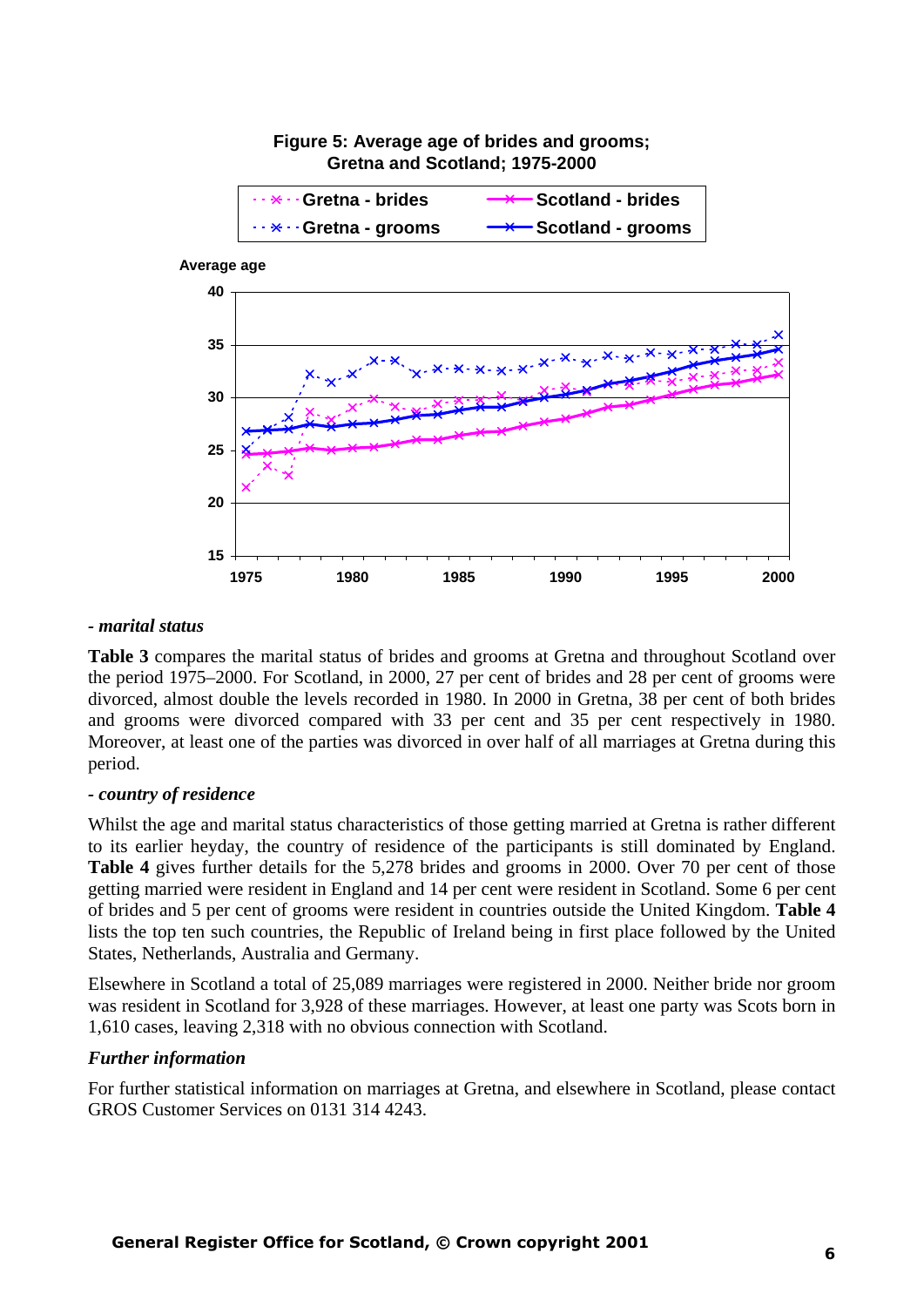| Table 1: Marriages in Scotland and at Gretna, 1975-2000 |          |        |               |  |  |
|---------------------------------------------------------|----------|--------|---------------|--|--|
|                                                         | Scotland | Gretna |               |  |  |
|                                                         |          | No.    | % of Scotland |  |  |
| 1975                                                    | 39,191   | 74     | 0.2           |  |  |
| 1976                                                    | 37,543   | 73     | 0.2           |  |  |
| 1977                                                    | 37,288   | 80     | 0.2           |  |  |
| 1978                                                    | 37,814   | 228    | 0.6           |  |  |
| 1979                                                    | 37,860   | 235    | 0.6           |  |  |
| 1980                                                    | 38,501   | 228    | 0.6           |  |  |
| 1981                                                    | 36,237   | 226    | 0.6           |  |  |
| 1982                                                    | 34,942   | 302    | 0.9           |  |  |
| 1983                                                    | 34,962   | 426    | 1.2           |  |  |
| 1984                                                    | 36,253   | 914    | 2.5           |  |  |
| 1985                                                    | 36,385   | 1,319  | 3.6           |  |  |
| 1986                                                    | 35,790   | 1,261  | 3.5           |  |  |
| 1987                                                    | 35,813   | 1,387  | 3.9           |  |  |
| 1988                                                    | 35,599   | 1,478  | 4.2           |  |  |
| 1989                                                    | 35,326   | 1,380  | 3.9           |  |  |
| 1990                                                    | 34,672   | 1,472  | 4.2           |  |  |
| 1991                                                    | 33,762   | 1,876  | 5.6           |  |  |
| 1992                                                    | 35,057   | 3,076  | 8.8           |  |  |
| 1993                                                    | 33,366   | 3,353  | 10.0          |  |  |
| 1994                                                    | 31,480   | 3,521  | 11.2          |  |  |
| 1995                                                    | 30,663   | 3,586  | 11.7          |  |  |
| 1996                                                    | 30,242   | 4,050  | 13.4          |  |  |
| 1997                                                    | 29,611   | 4,246  | 14.3          |  |  |
| 1998                                                    | 29,668   | 4,457  | 15.0          |  |  |
| 1999                                                    | 29,940   | 5,201  | 17.4          |  |  |
| 2000                                                    | 30,367   | 5,278  | 17.4          |  |  |

**Table 1: Marriages in Scotland and at Gretna, 1975-2000**

**Table 2: Marriages at Gretna by method of celebration; 1992-2000**

| Table 2. Marriages at Oretha by Thethou of Celebration, 1992-2000 |       |       |       |       |       |       |       |       |         |
|-------------------------------------------------------------------|-------|-------|-------|-------|-------|-------|-------|-------|---------|
|                                                                   | 1992  | 1993  | 1994  | 1995  | 1996  | 1997  | 1998  | 1999  | 2000    |
| <b>Total</b>                                                      | 3,076 | 3,353 | 3,521 | 3,586 | 4,050 | 4,246 | 4,457 | 5.201 | 5.278   |
| Civil marriages                                                   | 3,048 | 3,326 | 3,472 | 3,311 | 3,137 | 2,791 | 2,765 | 2,673 | 2.312   |
| All religious forms                                               | 28    | 27    | 49    | 275   | 913   | 1,455 | 1,692 | 2,528 | 2,966   |
| <b>Baptist Union of Scotland</b>                                  |       |       |       |       |       | 144   | 989   | 1.062 | 531     |
| <b>Church of Christ</b>                                           |       |       |       | 32    | 360   | 527   | 391   | 557   | 682     |
| Church of Scotland                                                | 16    | 10    | 14    | 84    | 89    | 108   | 142   | 250   | 897     |
| Congregational Union of Scotland                                  |       |       | 5     | 124   | 440   | 621   | 126   | 13    | $\star$ |
| United Free Church of Scotland                                    |       |       |       |       | 4     |       | 13    | 442   | 268     |
| Episcopal/Anglican                                                | 3     | 6     | 15    | 8     | 3     | 24    | 24    | 189   | 248     |
| Methodist Church of Scotland                                      |       |       |       |       |       | 2     |       |       | 252     |
| United Reformed Church                                            |       |       |       | 9     | 8     |       |       |       | 73      |
| Roman Catholic Church                                             | 9     | 11    | 13    | 12    |       |       | 5     |       | 6       |
| <b>Salvation Army</b>                                             |       |       |       |       |       | 25    |       |       | 2       |
| Other religious marriages etc.                                    |       |       |       | 4     | 2     |       |       | 6     |         |

*\* The Congregational Union of Scotland has ceased to exist as a separate body on merging with the United Reformed Church.*